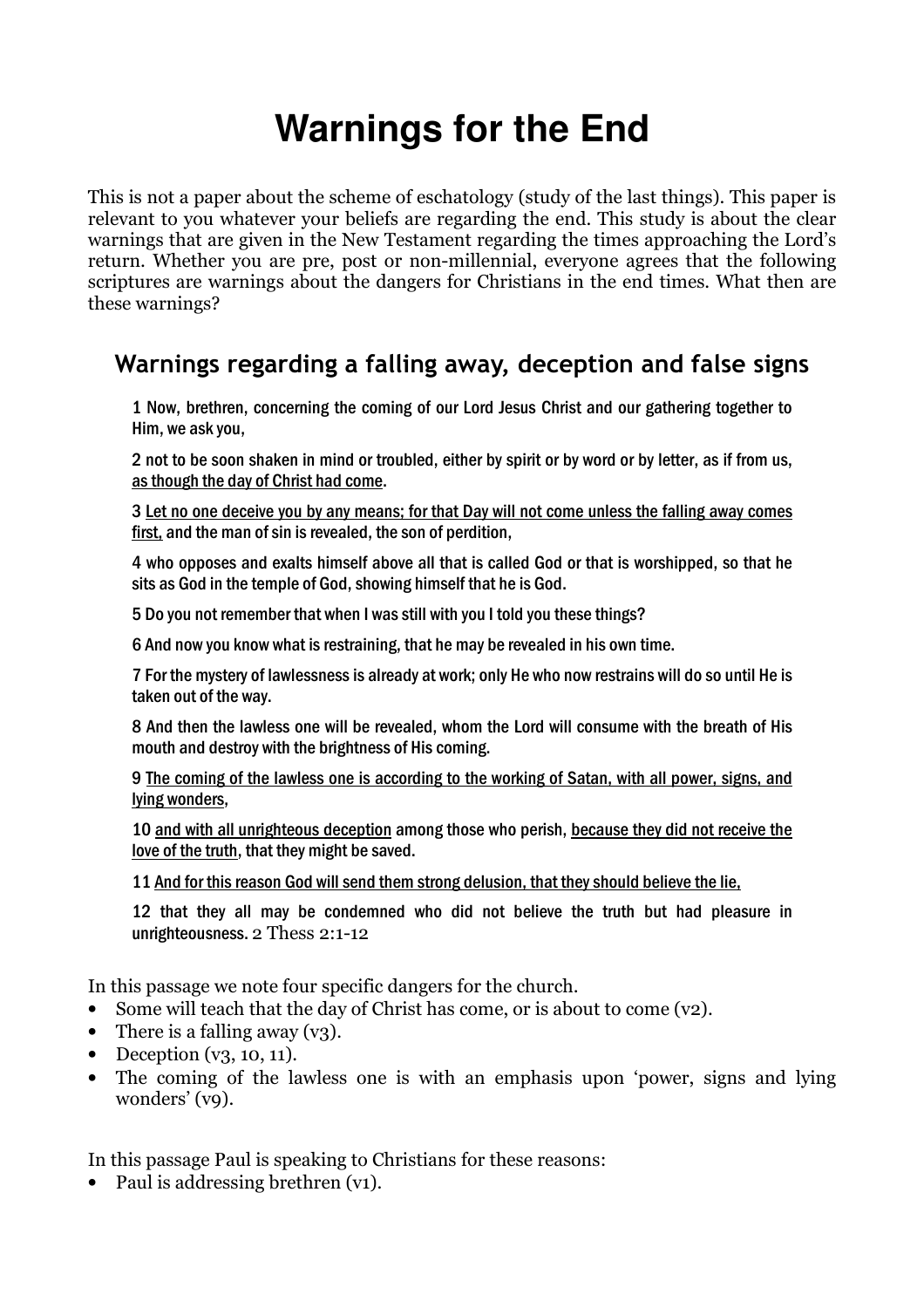- His warnings about being deceived can only apply to believers, unbelievers do not know the truth at all; they don't need to be deceived.
- Paul's warnings make no sense to non-Christians.
- Paul draws a differentiation between believers and those who perish (v10, 12).

Despite this, the warnings imply that there are those in the church who appear to be Christians and yet: are deceived, suffer a strong delusion, believe a lie, fall away and are condemned. Although the church is for believers, the composition of church membership is dependent upon how well elders do their job. Poor leaders let anyone into the church community and many current churches reveal a hotchpotch of true Christians, superficial believers, non-Christian hangers on and people sincerely seeking salvation. Jesus made clear that many will stand before him on the day of judgment claiming church privileges who have no part in him (Matt 7:21-23). This is the rank and file composition that Paul has in mind.

#### First Warning

There are many people who call Jesus Lord, attend church, exercise supposedly spiritual gifts and even have positions of leadership, who are not really Christians and will be condemned by Jesus.

Now to the specific warnings given by Paul. He says that some will teach that the day of Christ has come, or is about to come (v2). From the very beginning there has been a millennial fervour which has led to wild prophecies and statements about the second coming of the Lord Jesus. This accelerated as we approached the year 2000 just as it did at then end of the first millennium (there were three false predictions for a rapture during 1997 when the first edition of this paper appeared). However, we are categorically told not to speculate about the time of the Second Coming, which even Jesus (in his manhood) did not know (Matt 24:36; Mk 13:32), therefore, people who do this are being fleshly and disobedient. This is part of a demonic deception to distract believers and set them up for worse heresies.

Second warning Ignore predictions of dates for the rapture or the Second Coming of Christ. Avoid people who teach them.

A significant feature of the end times is that there will be a falling away  $(v_3)$ . This apostasy involves, as it must, a growing deception (v3, 10, 11). People only apostatise when they are tempted away from the truth. Paul says that they believe the lie because they did not receive a love of the truth. What is this lie. It is the same lie Paul mentions in Romans 1:25. It is the same lie which the serpent tempted Eve with. It is the lie that we can be independent of God, or even be like God, and please ourselves as to what is right or wrong. It is the usurpation of God's control over us by his word with the subjective feelings of our own nature. When we abandon the truth of God's word, when we feel no need for an objective Bible, when we replace that by subjective 'revelation', we have believed the lie and are on a downward spiral. It is a deception to think that by ignoring the Bible and trusting one's inner, subjective emotions (no matter what you call them) that one has ascended in divine revelation. No, you have fallen!

The Bible was given to us under amazing conditions. It was inspired by God and preserved throughout the centuries in wonderful ways, so that we have an assurance that the words we read are those which God gave to Moses, Samuel, Isaiah, Paul and over thirty others. Why would God go to such lengths to preserve his written words, if all he needed to do was inspire them within us day by day? There is no new revelation above God's written word.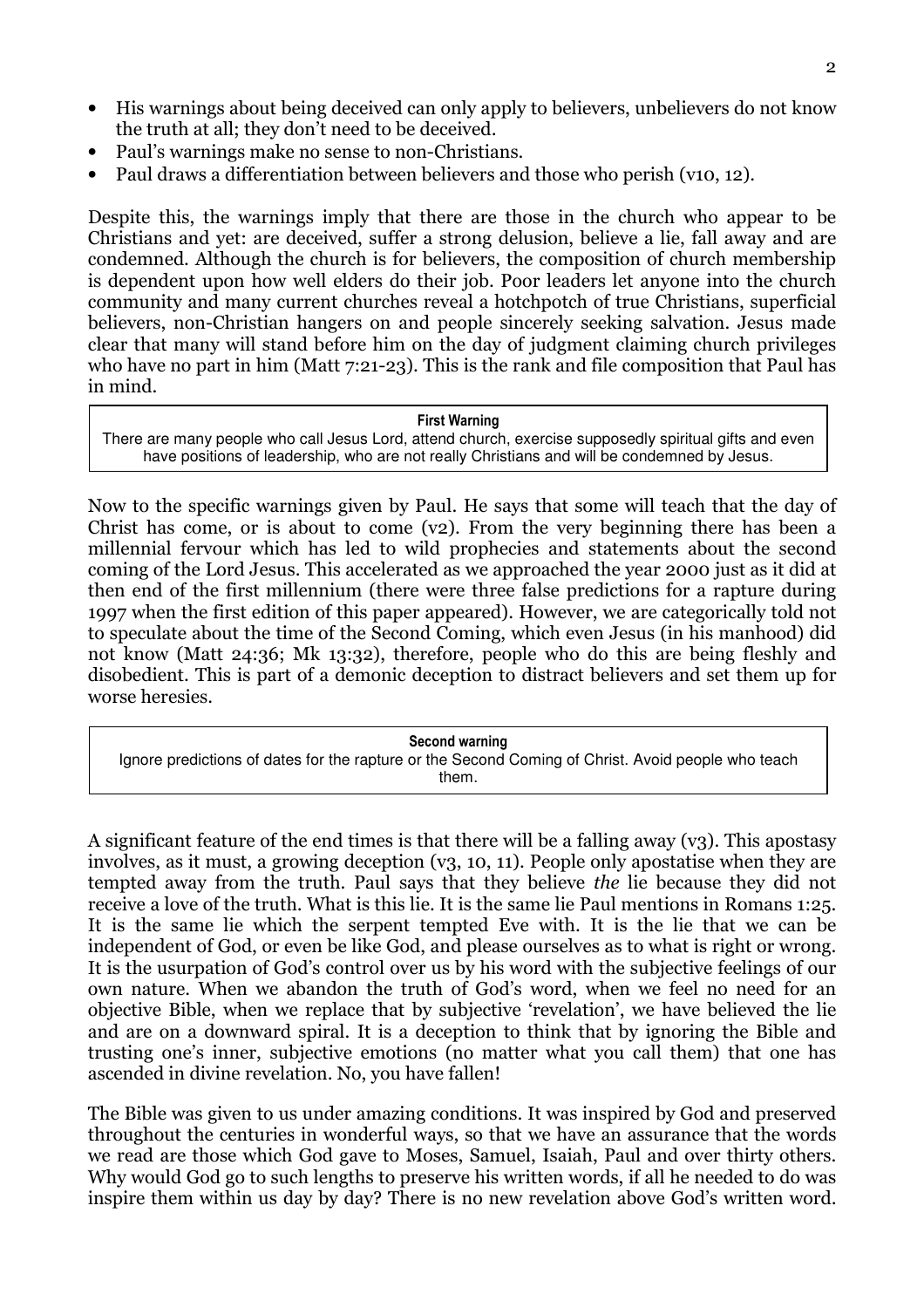Any revelation God gives afresh to his people in encouragement is a restatement of what is already in his complete word, the Bible.

Throughout history, various millennial movements, which prophesied the imminent end of the world, were accompanied by three things:

- A fresh emphasis upon the sign gifts (whether practised or not).
- The supremacy of the inner witness over God's word, especially through 'anointed' prophets.
- The emergence of an authoritarian leadership which the people must accept without question.

The tragedy at Munster during the Reformation and the Irvingite Apostolic church in Victorian times are historic examples of this. A more modern example would be David Koresh at Waco or the Children of God sect.

We must beware because Paul says that those who follow such deceptions will fall away into condemnation; they will not be saved. These are people who are in the church but do not really know Jesus as saviour. They follow the lie, believe the false prophets, who are being fuelled by the lawless one, who is opposed to God. Once they have succumbed to this lie, and have abandoned the Bible, trusting in their own subjective inner revelation, God sends upon them a strong delusion. Their fate is sealed. There is no turning back. This is serious indeed.

### Third Warning

There is a growing deception at the end. It focuses upon denigrating the word of God and strengthening a subjective inner witness. Often it results from the teaching of authoritarian leaders who may call themselves prophets. Their end is following the lie of the enemy and opposing God. This results in total delusion (a deception one can't escape) and condemnation. Resist anything which detracts from the word of God in any way. Christians are known by their love of the truth.

Paul explains that we can know the imminent coming of the lawless one because there is an emphasis upon 'power, signs and lying wonders' (v9). This is not just the sophistry that abounds today. Many Christians have been fooled to follow various practices under the name of 'signs and wonders' which are no such things. The evidence is that the Signs and Wonders Movement does not produce the goods. We are not seeing genuine miracles in the Biblical fashion. All we really see are people overcome by emotion, hypnotic suggestibility, falling over, ecstasy and enthusiasm.

The more that godly people have tested various Charismatic claims, the more they have been found to be either false or unfounded hopes. Many feel that they have been healed at meetings because of emotions stirred up by the atmosphere, long periods of standing up, repetitive singing, submission to a leadership figure, falling over, succumbing to an altered state of consciousness and so on. The rush of endorphins in the body's system alleviates all sorts of symptoms - for a while. Tragedies that result from wrongly accepting healing are becoming widely known. Deaths have recently occurred resulting from neglecting necessary medications. Other conditions have worsened; for instance when spectacles were thrown away as an act of faith to claim the healing. This has occurred throughout the Pentecostal and Charismatic Movements.

The Signs and Wonders Movement does not act Biblically. Jesus and the apostles did not need long healing meetings with emotional worship to generate faith to heal the sick. When they did heal, the sick were completely dealt with instantly. This does not happen in Charismatic churches. Despite this, experience hungry Christians have flocked to such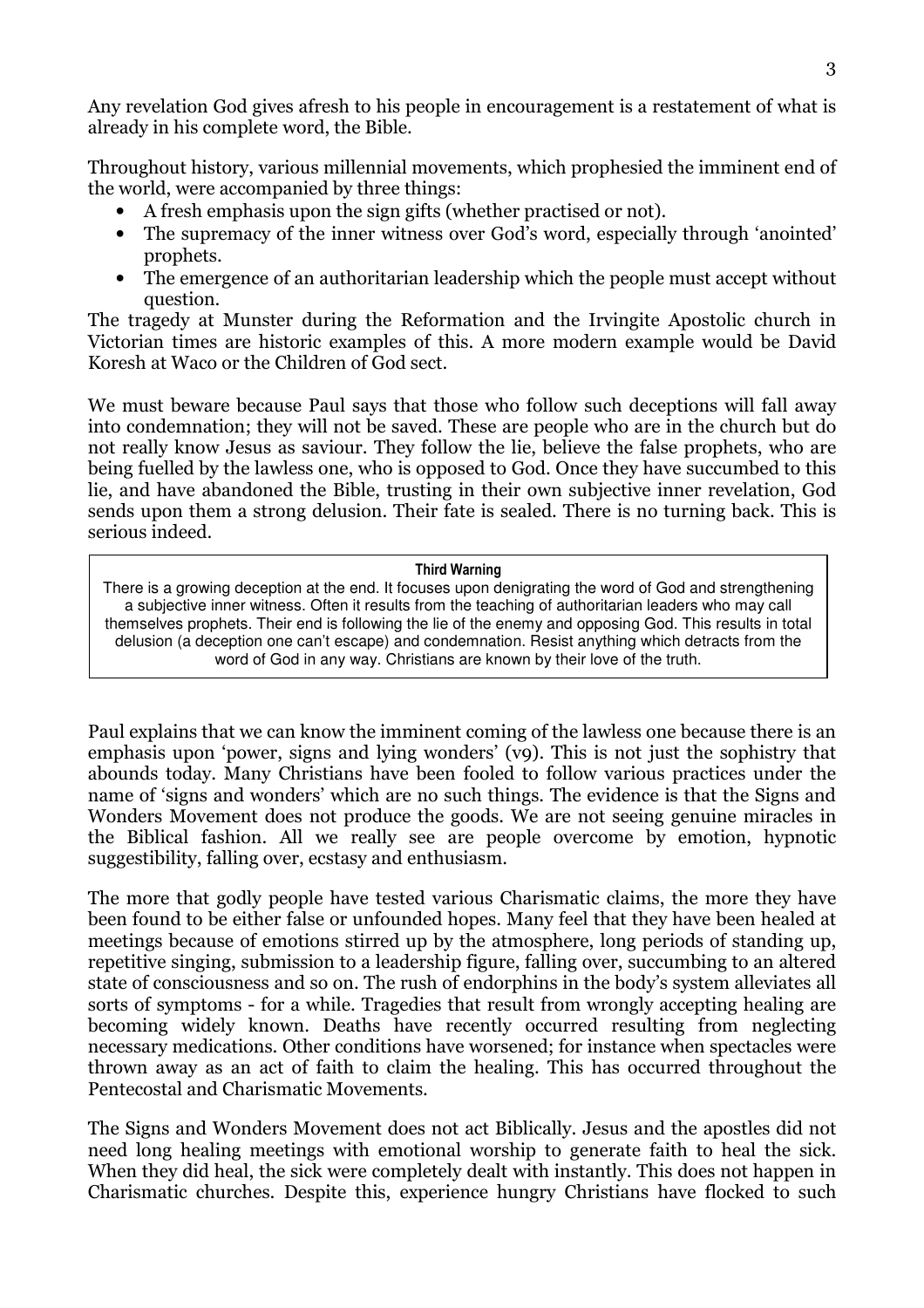meetings in the thousands, often paying large sums of money to do so. That there is deception in this is unquestionable in the face of the evidence.

However, towards the end we will see a change. Instead of spurious healings we will see real acts of power. Undeniable miracles will occur. This manifestation of 'all power' will be by the hand of Satan. These miracles are said to be 'lying wonders', they will lead people into further deception. If people are being misled today with such a poverty of genuine healing, how much more easily will people be led into satanic deception when they see real miracles? The pragmatic argument is false. Just because something works does not mean that God is behind it. Only what honours God's word is true.

#### Fourth Warning

We should never seek signs and wonders in themselves. Jesus said that it was an evil and adulterous generation that did so. Signs and wonders can be imitated by the enemy. They have been around from the beginning and are no evidence of the truth. Moses did not dispute that Pharaoh's magicians had power, but he disputed whether they knew God's will. In the end there will be a growing focus upon signs and wonders. Christians should be very careful to avoid this focus. Our focus is upon Christ. If he answers our prayers for healing, we should glorify God; but the focus of our ministry is Christ and only Christ.

### Demonic, deceptive, heretical teaching; hypocrisy and exploitation

Now the Spirit expressly says that in latter times some will depart from the faith, giving heed to deceiving spirits and doctrines of demons, speaking lies in hypocrisy, having their own conscience seared with a hot iron, forbidding to marry, and commanding to abstain from foods which God created to be received with thanksgiving by those who believe and know the truth. For every creature of God is good, and nothing is to be refused if it is received with thanksgiving; for it is sanctified by the word of God and prayer. 1  $\text{Tim } 4:1-5$ 

Let no one deceive you with empty words, for because of these things the wrath of God comes upon the sons of disobedience. Therefore do not be partakers with them.  $Eph 5:6-7$ 

But there were also false prophets among the people, even as there will be false teachers among you, who will secretly bring in destructive heresies, even denying the Lord who bought them, and bring on themselves swift destruction. And many will follow their destructive ways, because of whom the way of truth will be blasphemed. By covetousness they will exploit you with deceptive words; for a long time their judgment has not been idle, and their destruction does not slumber. 2 Pet 2:1-3

Spiritual warfare is a popular subject amongst Charismatics; much of it being focused upon geographical areas, which requires marching through the streets, or concentrated prayer to overcome supposed 'territorial spirits'. However, Christians must realise that the battle is for the mind, not the town or country. Demons do not rule earth, God does; the earth is his and all its fulness. Our town cannot fall into Satan's hands any more than God allows him to work through sinners, according to his plan, but our mind can fall into temptation quite easily. Evil things only happen in the Earth as God permits them and for his purposes.

Paul makes quite clear, here, that demons operate through false teaching. Satan is the master deceiver and a deception is something false that you believe to be true which leads you astray. The Devil wants your mind. He wants you to believe lies that will enable him to control you. If the lie is that you can defeat demons in an unbiblical way, he is happy to get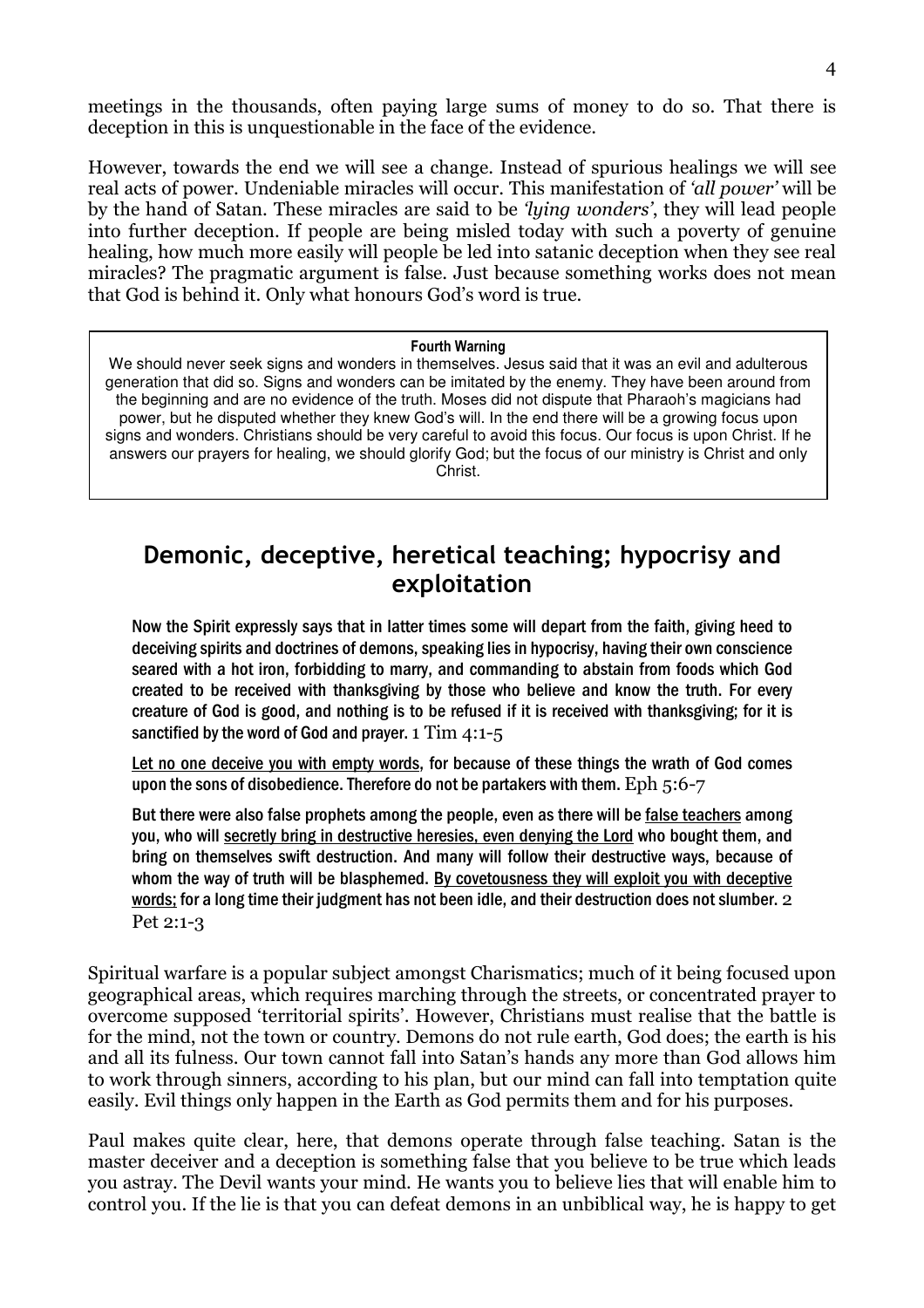you fighting demons all day long. You think you are combating the enemy when all the time you are playing into his hand. If a few apparent victories cement the lie, Satan is happy to provide them. Again the key is - what does the Bible say?

Paul states that at the end this activity will accelerate. There will be lots of deception based on lies mixed with truth. The root of these false teachings will be Satan and his hordes, however, human teachers will be the conduit for these errors. These men will be hypocrites. Claiming to lead people towards God they will, in fact, be leading them away from the faith. Their words will be empty. Their character will also be affected; since they teach hypocritically, they will act hypocritically. Under their supposed veneer of holiness they will be vain and greedy individuals who exploit those who follow them. Claiming to be like Christ, they exhibit a lifestyle, which is contrary to that of Jesus. They have money to spare, when he had none. They have luxurious houses when he had no home. They travel in expensive cars, in top class airlines or executive suite travel accommodation, he had to borrow a donkey. Their empty words are revealed in their teaching CDs, videos, books and web sites, notable for a complete lack of Biblical content; devoid of sound, historic Biblical doctrine. Sometimes their extremes are blatantly obvious, like when they prohibit marriage or eating meat. Several cults do this today and even some Evangelicals are insisting that only kosher meat is acceptable!

But note that these men are inside the church. They are respected leaders and many follow them. Their destructive teachings are brought in secretly. In other words, these men started off as, apparently, godly men but gradually they got side-tracked by the enemy and slowly brought in more and more false elements into their teaching. They took their eyes off Christ and became infatuated with something else; often something to enhance their ministry, like power, money or a sphere of influence. In extreme cases they end up by denying the Lord himself.

When someone encourages you to practice something that demeans Christ and his work then you are denying Christ. If you celebrate Passover, you are denying the cross, which superseded the shadow of this Old Covenant feast. If you become circumcised for religious reasons, you deny that Christ has cut off your old nature by his work of atonement on Calvary. If you encourage people to treat your word like that of God, if you cannot be questioned on important issues, then you have taken the place of Christ to the people.

#### Fifth Warning

The end is a time of many false teachers. These people manipulate and exploit God's people. They should be avoided. Make no mistake, false teaching is destructive. The path of error will lead to perdition.

## Truth and staying alert are both vital

2 For you yourselves know perfectly that the day of the Lord so comes as a thief in the night.

3 For when they say, "Peace and safety!" then sudden destruction comes upon them, as labour pains upon a pregnant woman. And they shall not escape.

4 But you, brethren, are not in darkness, so that this day should overtake you as a thief.

5 You are all sons of light and sons of the day. We are not of the night nor of darkness.

6 Therefore let us not sleep, as others do, but let us watch and be sober.

7 For those who sleep, sleep at night, and those who get drunk are drunk at night.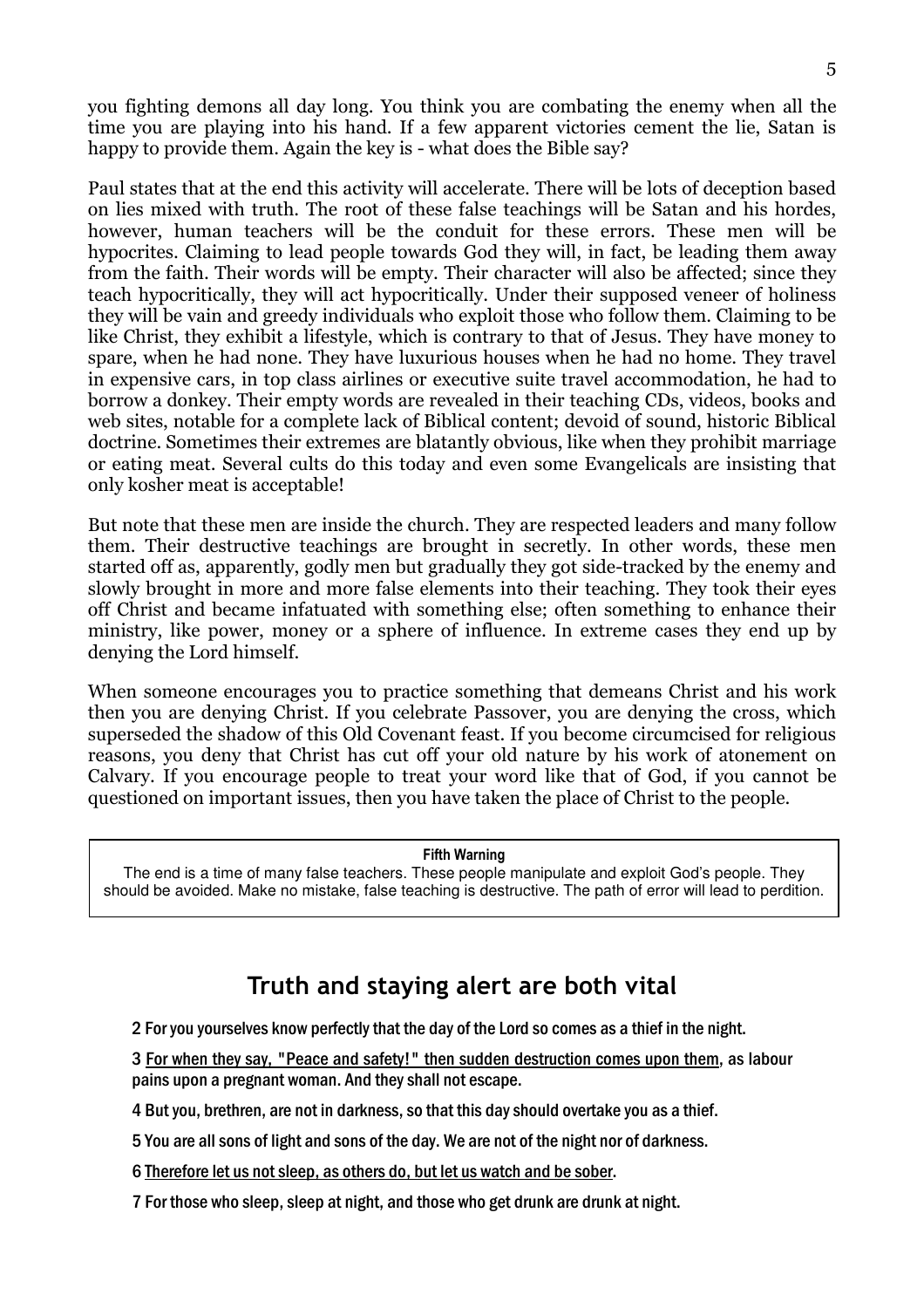8 But let us who are of the day be sober, putting on the breastplate of faith and love, and as a helmet the hope of salvation. 1 Thess 5: 2-8

Therefore take up the whole armour of God, that you may be able to withstand in the evil day, and having done all, to stand. Stand therefore, having girded your waist with truth, having put on the breastplate of righteousness . Eph 6:13-14

The end will be a time when Christians are in danger of falling asleep. The end will be a time when people are saying everything is all right, there is peace, there is safety. Blessing is round the corner, revival is on the horizon. True believers will not be fooled; they remain alert and vigilant. The warfare does not stop. Why are we commanded to stand in the evil day? In order to stop falling asleep. The first thing you do when preparing to meet the enemy in this time is to put on the belt of truth. God's word is truth and it should be at the centre of our being. Just as the belt keeps the rest of the armour in place and holds the weaponry, so truth is key in our warfare.

Methods are meaningless. What is needed is truth. Why do leaders who pursue deliverance ministry (exorcism) contradict each other so much? One says this, another says the opposite, yet both claim success in driving out demons. How is this possible? One says you can't do anything until you have found out the demon's name, another says that you must never attempt to converse with a demon or ask it its name. Isn't someone being fooled here? Much of modern Charismatic warfare is centred upon technique. A method for healing towns, a method for personal deliverance, a method for evangelism and another technique for something else. This is all rubbish. What is needed is truth. What does God say? How can we know unless we focus on his word?

#### Sixth Warning

Christians are in danger of being lulled into sleep. Their certainty of salvation can make them careless. Their desire to be loving can result in trusting everyone instead of testing everyone. Truth is not only vital to avoid deception, it is like a belt which secures all the armour for defence against the enemy. Warfare is standing ground and not giving in. We are to resist the devil and not flee from him. We flee from lust, not battle.

### Persecution and the Deception of False Christs

5 And Jesus, answering them, began to say: "Take heed that no one deceives you.

6 "For many will come in My name, saying, 'I am He,' and will deceive many.

7 "But when you hear of wars and rumours of wars, do not be troubled; for such things must happen, but the end is not yet.

8 "For nation will rise against nation, and kingdom against kingdom. And there will be earthquakes in various places, and there will be famines and troubles. These are the beginnings of sorrows.

9 "But watch out for yourselves, for they will deliver you up to councils, and you will be beaten in the synagogues. You will be brought before rulers and kings for My sake, for a testimony to them.

10 "And the gospel must first be preached to all the nations.

11 "But when they arrest you and deliver you up, do not worry beforehand, or premeditate what you will speak. But whatever is given you in that hour, speak that; for it is not you who speak, but the Holy Spirit.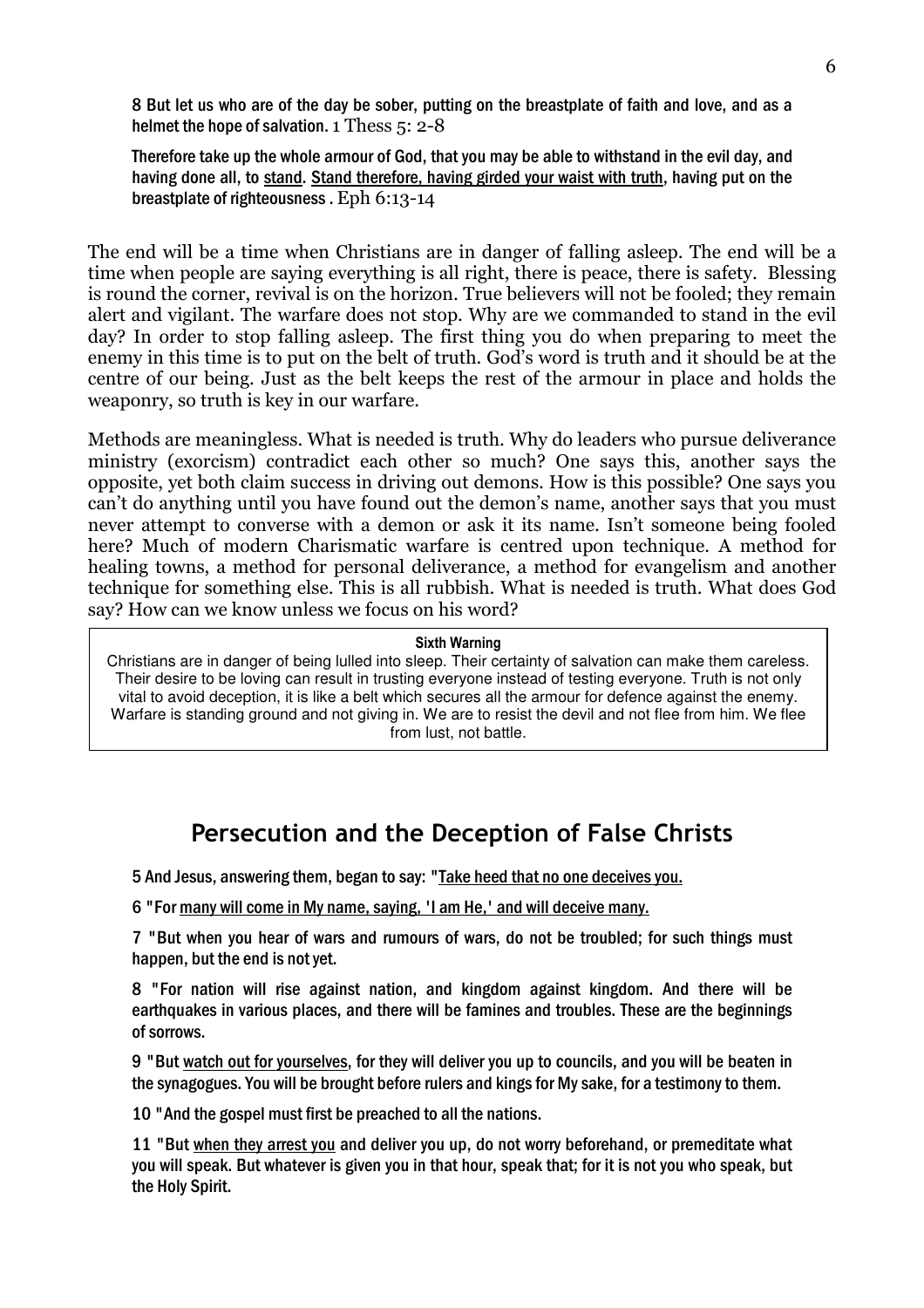12 "Now brother will betray brother to death, and a father his child; and children will rise up against parents and cause them to be put to death.

13 "And you will be hated by all for My name's sake. But he who endures to the end shall be saved.

14 " So when you see the 'abomination of desolation,' spoken of by Daniel the prophet, standing where it ought not" (let the reader understand), "then let those who are in Judea flee to the mountains.

15 "Let him who is on the housetop not go down into the house, nor enter to take anything out of his house.

16 "And let him who is in the field not go back to get his clothes.

17 "But woe to those who are pregnant and to those who are nursing babies in those days!

18 "And pray that your flight may not be in winter.

19 "For in those days there will be tribulation, such as has not been since the beginning of the creation which God created until this time, nor ever shall be.

20 "And unless the Lord had shortened those days, no flesh would be saved; but for the elect's sake, whom He chose, He shortened the days.

21 "Then if anyone says to you, 'Look, here is the Christ!' or, 'Look, He is there!' do not believe it.

22 "For false christs and false prophets will rise and show signs and wonders to deceive, if possible, even the elect.

23 "But take heed; see, I have told you all things beforehand.

24 " But in those days, after that tribulation, the sun will be darkened, and the moon will not give its light;

25 "the stars of heaven will fall, and the powers in the heavens will be shaken.

26 "Then they will see the Son of Man coming in the clouds with great power and glory.

27 "And then He will send His angels, and gather together His elect from the four winds, from the farthest part of earth to the farthest part of heaven.

28 " Now learn this parable from the fig tree: When its branch has already become tender, and puts forth leaves, you know that summer is near.

29 "So you also, when you see these things happening, know that it is near  $-$  at the doors! Mk 13:5-29

It is not our purpose to enumerate the things that will or will not happen at the end. We are simply looking for the warnings to Christians in the last days.

The deception that continues to increase at the end is not just a matter of false doctrine prevailing (which is already happening now) but worsens so that it becomes a situation where the church is plagued with false leaders. These are false prophets, false teachers and also false Christs. Now again, this is already happening to some degree. There have been many cultic figures to proclaim themselves as the Messiah, even women - such as the Shaker leader Anne Lee. Indeed, the modern Charismatic church is filled with false prophets and false teachers.

Jesus said that many would be deceived. Now he is not speaking about the world, which is already under demonic deception, he is speaking about the deception that comes upon the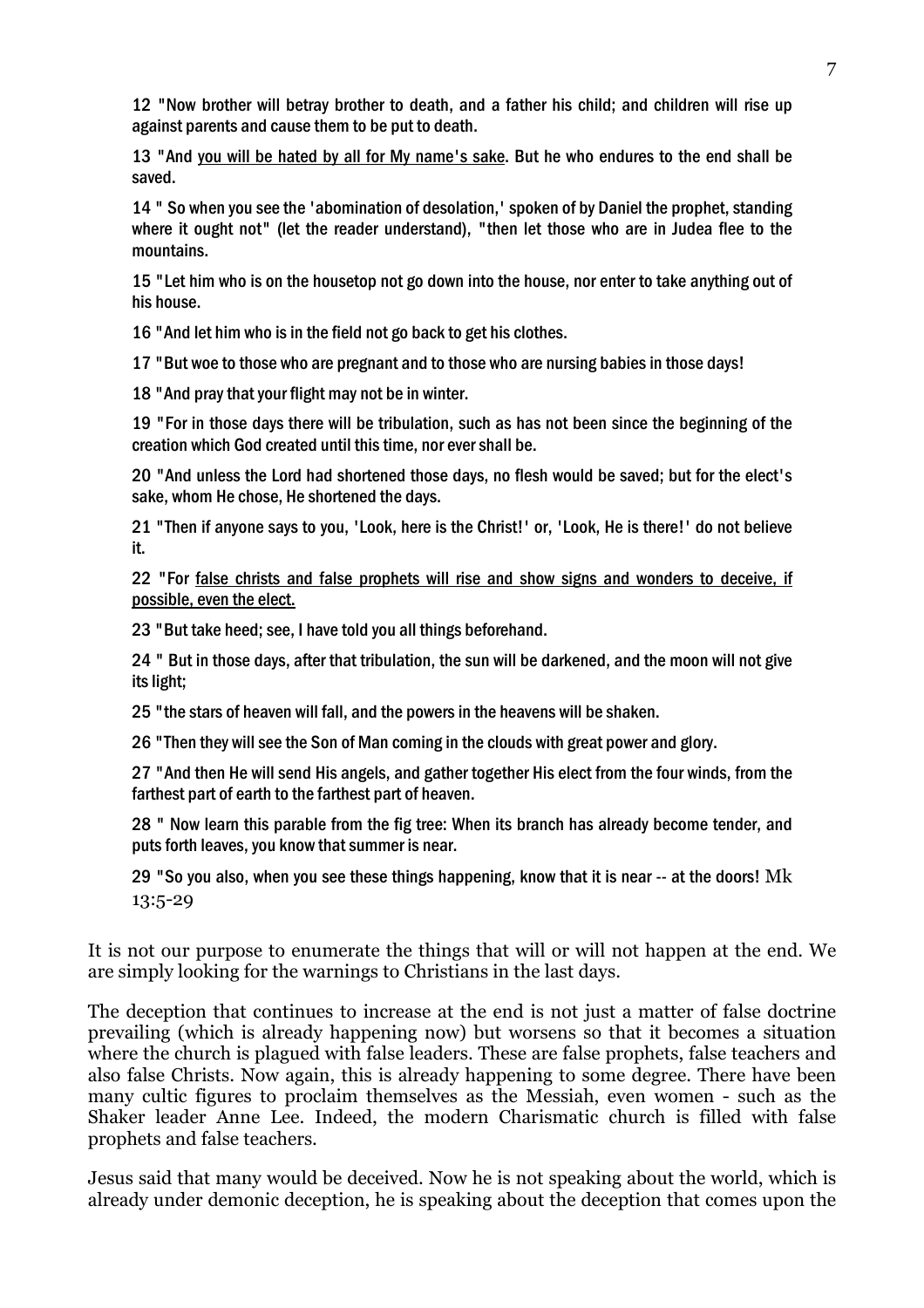church. The church at the end will be subject to an increasing deception that will infect the majority. Surely we are, at least, in the beginning of this now where church leaders worldwide have succumbed to heresy upon heresy and aberration upon aberration? Never has there been a time where there has been such a proliferation of false teachers.

Sometimes the apostasy is ironic. This is the case, for example, where people leave one erroneous movement only to land in another. When many left the Charismatic Movement in the mid-90s, as a result of the Toronto scandal, they left for something that appeared to be more historically founded and joined the ranks of the growing Jewish Root Movement. However, they were only to find that this contained just as many errors and heresies as the one they left. These two movements mimic the situation of the early church, which was plagued on the one hand by Gnostic mystics but on the other by Judaisers. Both the Jewish Root Movement and the Charismatic Movement are filled with false teachers, false prophets and are based upon foundational doctrines that are heretical and develop practices that are unbiblical. Certainly, much grace and wisdom is needed in these days.

The false leaders that emerge in these times do so specifically to deceive the elect (Mk 13:22). The end is a time where there is a proliferation of independent false preachers who lead people astray. One of the ways to spot such false teachers is to see to what degree they endorse historical statements of faith. We know that these confessions, creeds and catechisms were used by God to strengthen the church throughout history and were the result of the efforts of many godly men, men who were given by God to the church to equip the saints. We may differ on minor matters here and there, but in general these statements contain the essence of salvation truth. Men that have no basis in historic confessions, or who deny their value, are not to be trusted.

#### Seventh warning

We must beware of false teachers, false prophets and false Christs. All leaders must be tested and their teaching constantly evaluated against Scripture. Even Paul's teaching was tested in this way (Acts 17:11). Preachers who fail the test must be avoided. Another method of testing false teachers is to evaluate their teaching alongside sound historic confessions of faith: such as the Belgic Confession, the Westminster Standards, the Heidelberg Catechism, the Savoy Declaration or the 1689 Baptist Confession.

### Selfish, greedy, proud men; persecution

1 But know this, that in the last days perilous times will come:

2 For men will be lovers of themselves, lovers of money, boasters, proud, blasphemers, disobedient to parents, unthankful, unholy,

3 unloving, unforgiving, slanderers, without self-control, brutal, despisers of good,

4 traitors, headstrong, haughty, lovers of pleasure rather than lovers of God,

5 having a form of godliness but denying its power. And from such people turn away!

6 For of this sort are those who creep into households and make captives of gullible women loaded down with sins, led away by various lusts,

7 always learning and never able to come to the knowledge of the truth.

8 Now as Jannes and Jambres resisted Moses, so do these also resist the truth: men of corrupt minds, disapproved concerning the faith;

9 but they will progress no further, for their folly will be manifest to all, as theirs also was.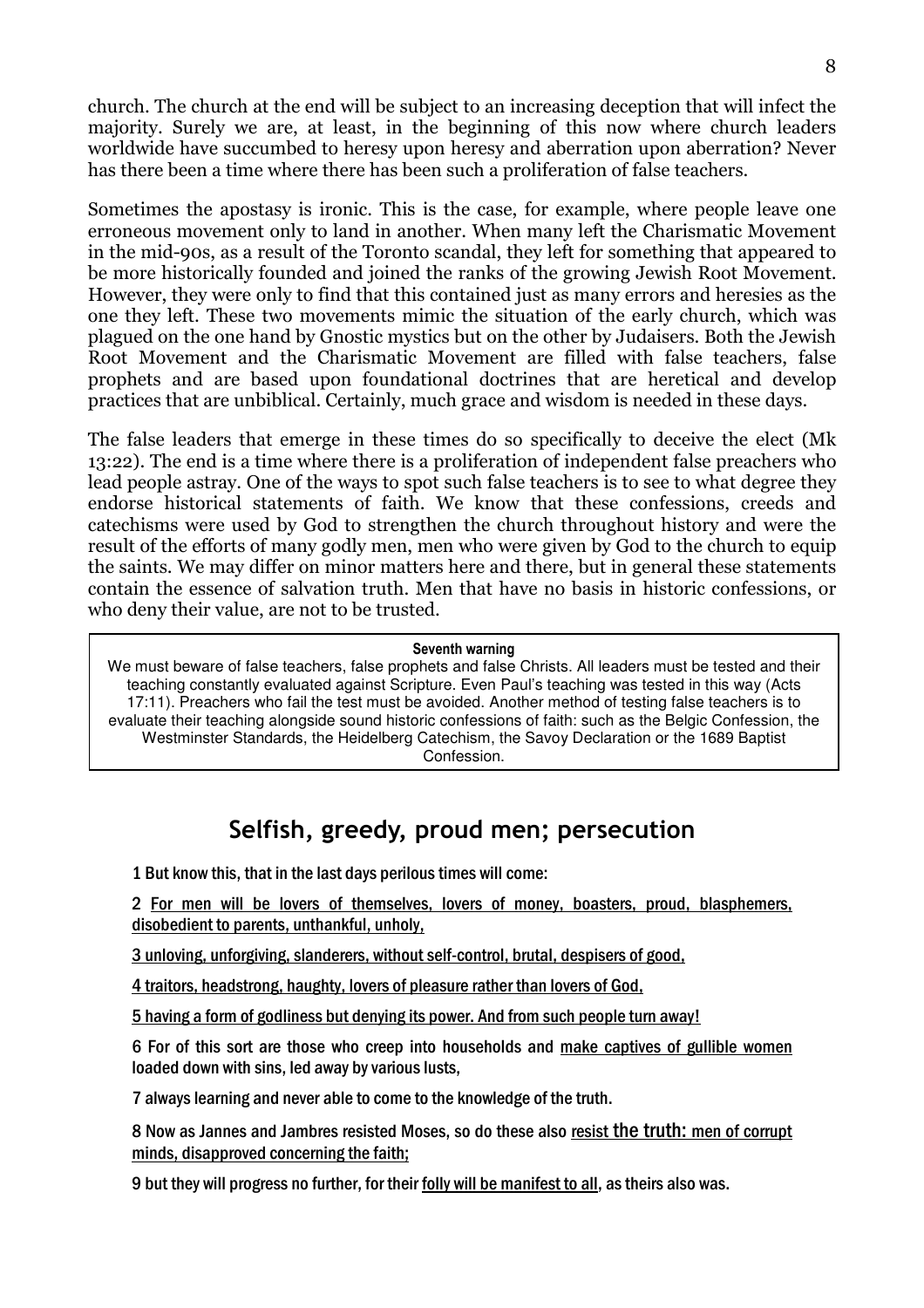10 But you have carefully followed my doctrine, manner of life, purpose, faith, long-suffering, love, perseverance,

11 persecutions, afflictions, which happened to me at Antioch, at Iconium, at Lystra -- what persecutions I endured. And out of them all the Lord delivered me.

12 Yes, and all who desire to live godly in Christ Jesus will suffer persecution.

13 But evil men and impostors will grow worse and worse, deceiving and being deceived. 2 Tim 3:1-13

From all the passages we have seen so far, we can see that the business of deception is the major growth industry of the end times. This deception allows people to adopt morals that are invalid; that is, they endorse or legalise bad behaviour and unrighteousness. Society, in general, gradually adopts worse and worse ethics. This lapse of moral standards begins to affect the church which becomes more like the world. Only those who walk away from the institutional churches can hope to keep their purity; all forms of institutional church grow in worldliness.

Thus we see the same sort of appalling behaviour, which Paul lists here, in the church as in the world. This is why we are told to turn away from these people; the people are in the church. Wicked people in the world have always behaved like this but at the end two things predominate: 1) this wickedness becomes endemic throughout society instead of just in a few; 2) this behaviour infects the outward, institutional church which becomes no different from the world.

> Eighth Warning We must turn away from those who profess to be believers but manifest the sins spoken of by Paul.

As well as moral corruption in the church, there is a proliferation of false teaching. In 1 Tim 2:12-14 Paul explains that Adam was not deceived by the serpent but Eve was; Adam sinned from rebellion but Eve sinned through deception and for this reason women cannot teach or have authority in the church. Paul amplifies that here and tells us that women, in particular, are prone to be led astray by false teachers who practice a sort of Christian hedonism rather than true piety and a superficial form of power rather than godliness. In other words, gullible women (not women of faith) are particularly prone to fall for Charismaticism and Jewish Root ideas which are based upon emotionalism and doing objective 'religious' things (sacramentalism). Looking at the population of such churches, it is true that there is a preponderance of women members. Women also suffer more from guilt, being of a more tender conscience than men, 'loaded down with various sins and lusts' and are thus more susceptible to false teachers who appear to deal with this problem in an objective way.

Practical Christianity is not spectacular; it is, by comparison to false religion, quite humdrum, downbeat and simple. A normal Christian meeting in a home based on the Lord's Supper is very uneventful, humble, simple and normal. There is nothing 'flash-bang' about real Christianity. Conversely, much modern supposed 'worship' is filled with excitement, emotionalism, loud music, dancing, jumping, shouting, corporate singing with jollity and so forth. This is the temptation for gullible women (and to be honest, many young men also). The temptation to choose flashy objective religion becomes more powerful at the end; this is the religion of paganism which was always external, objective, and rooted in all sorts of activity and emotionalism.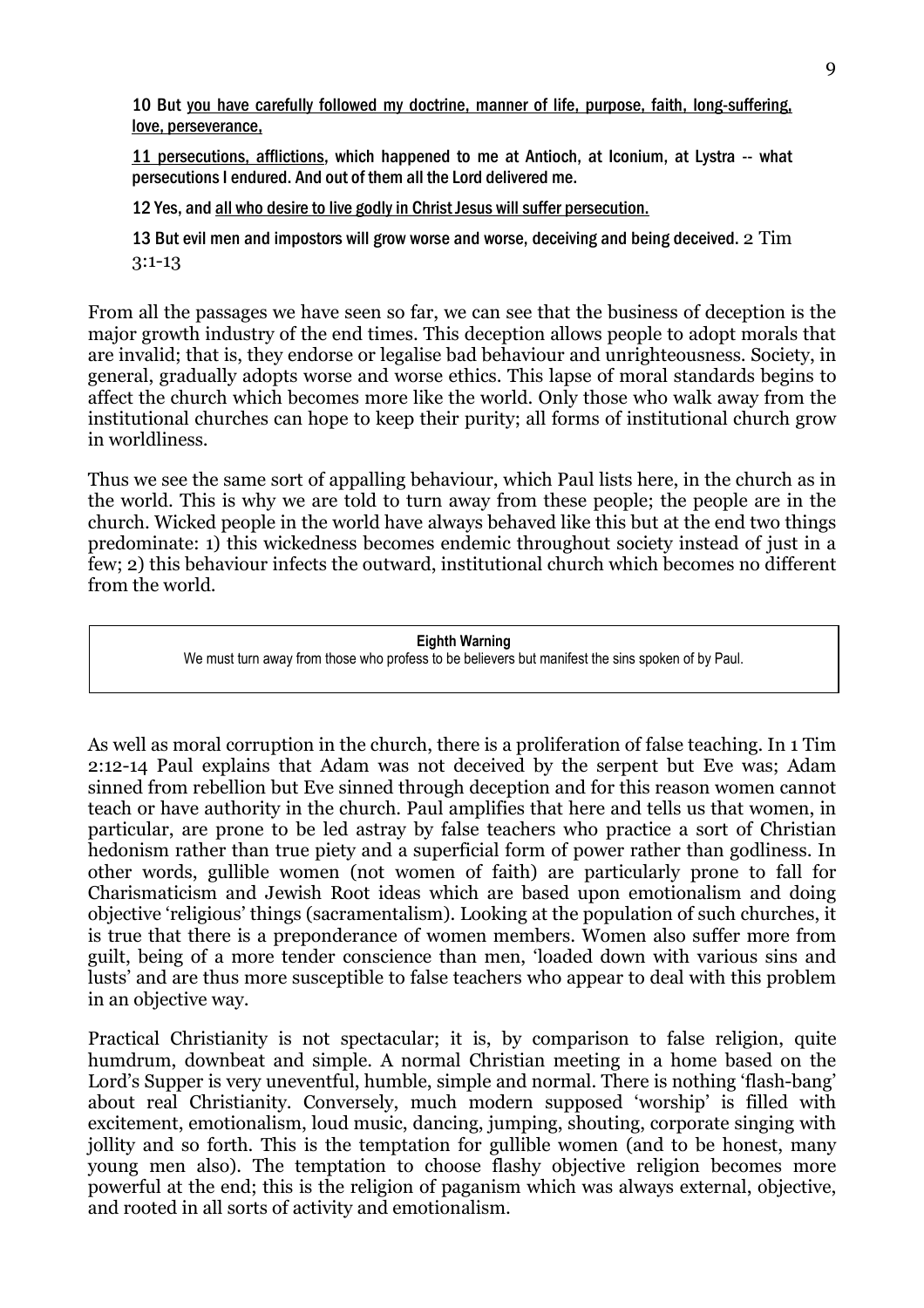Another weak characteristic of gullible women is that they are always learning but never coming to a knowledge of the truth. [Now not all women are like this, Paul is speaking about gullible women. I know of many truly godly women who overcome these endemic weaknesses.] Some women have a constant thirst for new knowledge, the more obscure the better, and yet never come to a sound knowledge of what is important. The doctrine we learn from Scripture must transform our minds so that we are renewed in our actions. Biblical knowledge leads to godliness and righteousness, not intellectual titillation. It is not wise to purse relentlessly arcane and obscure ideas about Scripture, which do no good. Such would include an over-enthusiastic study of numbers, symbols, Jewish cultural background or prophecies. In the time of the end, this sort of gullibility that does not lead to godliness will increase.

#### Ninth Warning

In the last days there will be many women who are gullibly led astray by deceptive doctrines and impressive leaders. However, the folly of false teaching becomes manifest since false teachers resist the truth, have no faith and their corruption becomes clear. Women must, therefore, be especially careful regarding what they subscibe to.

Notice also that false teachers are men of corrupt minds who actively resist the truth. False teaching is a choice not an accident. We cannot excuse or tolerate false teachers for one second, we must expose them because they are actively working against the truth. A genuinely godly man who may have strayed into false teaching will welcome sound criticism, just like Apollos did when corrected by a married couple. Indeed, we get the impression that Prisca was more solid in her faith than Aquila, but Apollos did not resent being corrected by a woman because he learned more about the truth. However men who resist criticism and persevere in heresy are to be condemned and avoided because they are of corrupt minds.

Now while false teachers may live in luxury, affluence and boast of their wealth, true teachers suffer. Paul lists his types of suffering and warns Timothy to expect more of the same. Godly people will suffer many tribulations and this should be expected and prepared for. Suffering should not come as a surprise to be feared and cried over, but must be embraced with faith. The godly know that God is supervisor of all things and gives the faithful suffering in order to make them more like Christ. The suffering is always tailored to the individual so that he learns how to be more pious.

Tenth Warning

All believers will suffer persecution and this will increase as the end draws near. The more godly you become, the more you will experience persecution because the world cannot stand the light of truth.

### Conclusion

Now we have formulated ten warnings from the apostolic writings on the end, and I am sure that we could find ten more if we had time to develop this investigation, but these ten are enough. What is crucial to understand is that the end is a time of deep deception that floods the church and many fall away as a result. What has happened in the last 40 years, since the Charismatic Movement took hold in the UK, has revealed a flood of errors and heresy spawned in the church so that every historic heresy, once thought to be dead, is now filling the minds of gullible believers. Can you believe that there are famous Christian leaders in the UK who believe that God does not know the future? However, this is only the beginning of the deception; there is worse to come. The outward church will gradually join with the world and condemn the true church, the elect of God.